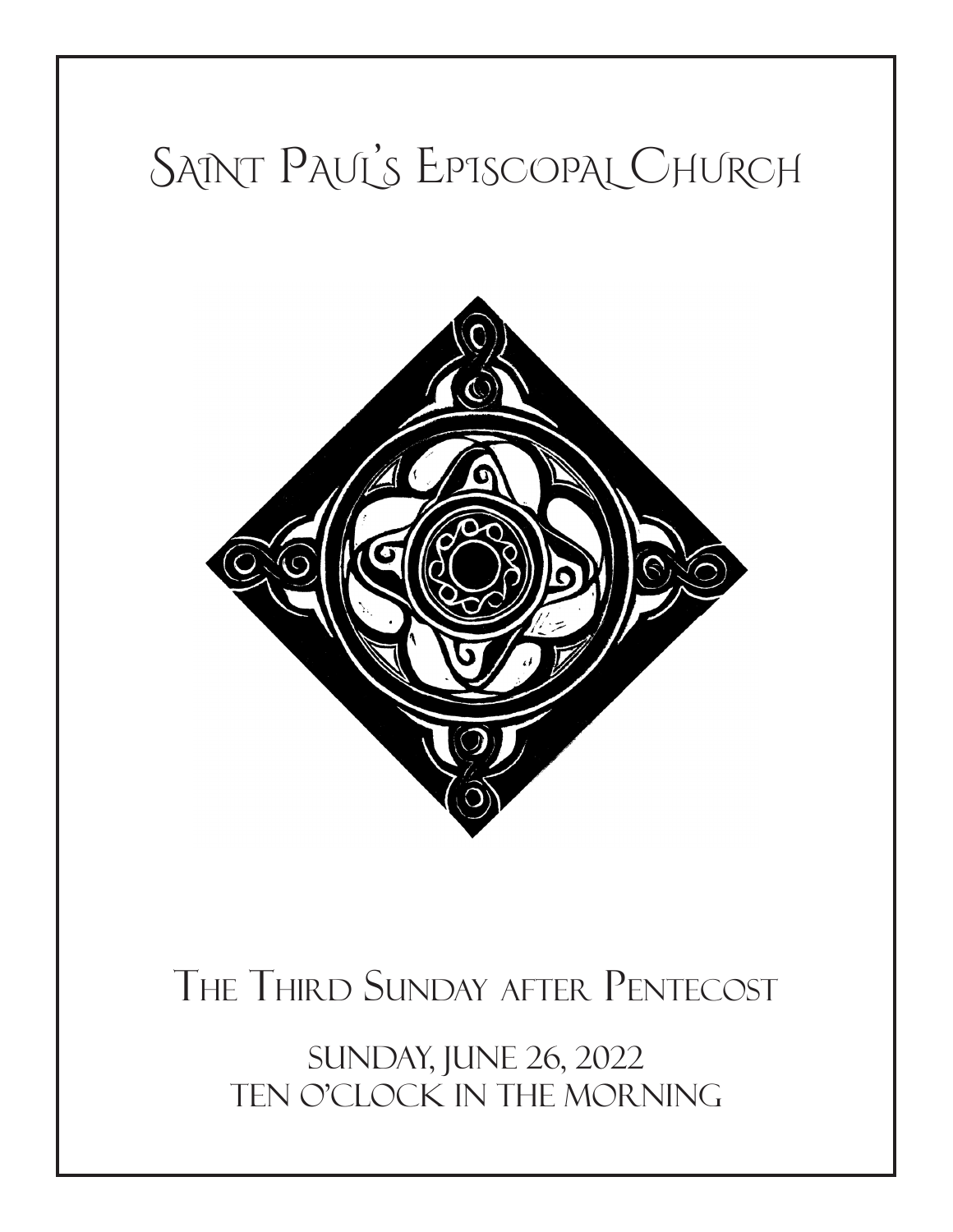# Welcome to Saint Paul's Church

Whatever brings you here, and whoever you are, we are glad you are here.

#### **First Time Worshipping at St. Paul's?**

Are you new to St. Paul's or the surrounding area? Let us know by filling out a Welcome Card located in the pew rack, and we will connect with you. We also have a Welcome Table you can visit following the service in the Memorial Garden.

#### **Restrooms**

Restrooms are located in the Parish House.

#### **Nursery**

Nursery is open from 8:50 a.m. to 11:30 a.m.

#### **Covid Safety**

St. Paul's is committed to creating a safe and welcoming environment for everyone who enters our building and grounds. You can read more about our safety protocol, including for children and our response if there is a COVID exposure at St. Paul's, on our website at www.stpaulsrva.org/covidsafety.

#### **Contact the Clergy**

The St. Paul's clergy are eager to hear from you if you have questions, concerns, or a pastoral emergency. Contact can be made by phoning the church at 804.643.3589. The church office hours are Monday through Thursday, 9:00 a.m. to 4:00 p.m. and Friday, 9:00 a.m. to 12:00 p.m.

#### **Family Space in the Sanctuary & Children's Chapel**

Young ones need to be able to see and feel the worship experience. We have a space at the front right hand side of the church for young children and their parents (3 families can comfortably distance in this space). Feel free to bring quiet items from home specifically for your child and not to be shared. If your child would like to participate in Children's Chapel (children three years old and above) during the sermon, they will be prompted to meet Linda Willis at the brass doors next to the Family Space. Worship activity bags are available in the Narthex (entrance to the church). Please return following the service.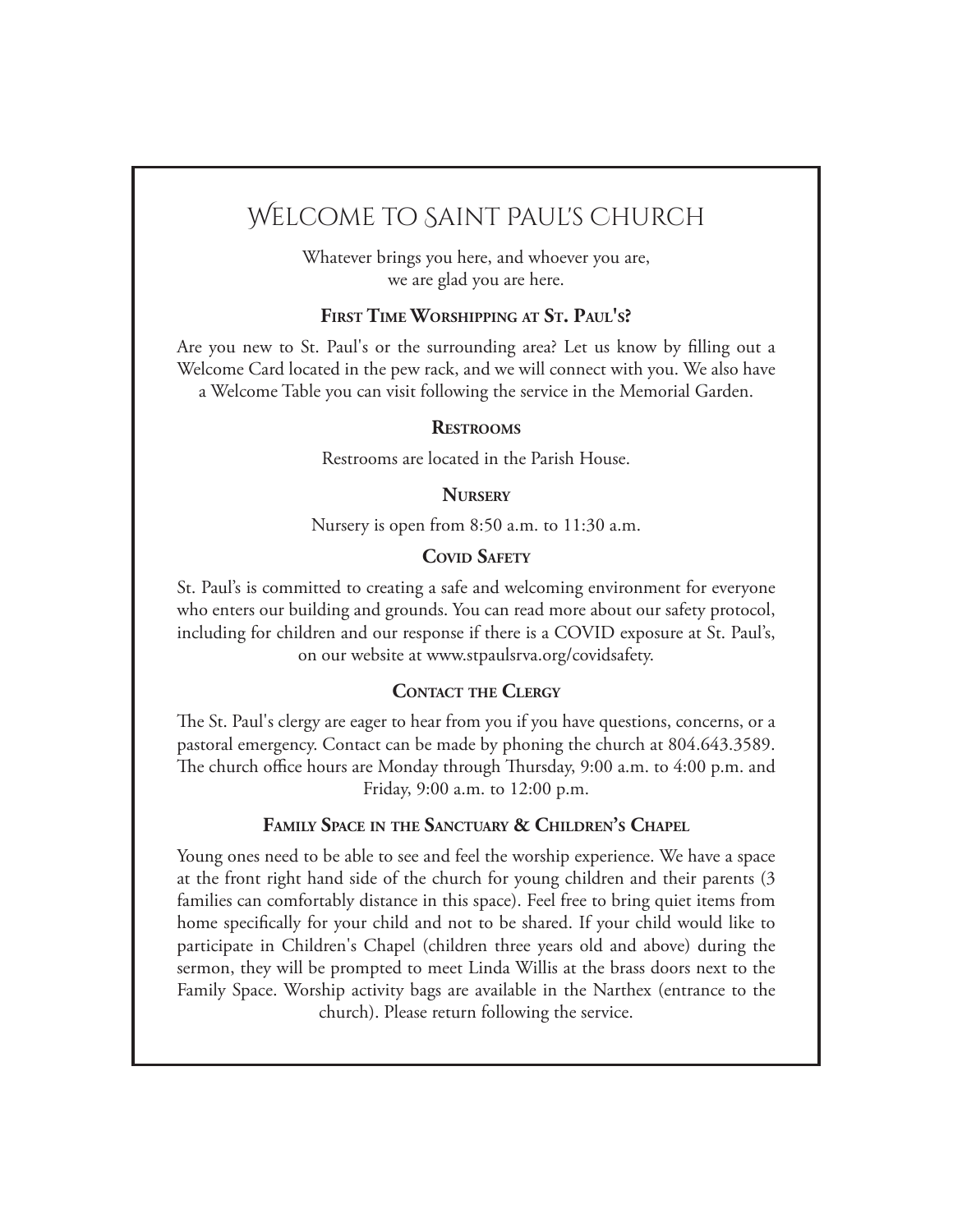#### **Organ Voluntary**

Cornet Voluntary **Henry Heron (1738-1795)** 

**Hymn**



*Text:* Latin, ca. 7th cent.; tr. *Hymns Ancient and Modern,* 1861, after John Mason Neale (1818-1856), alt. *Music: Westminster Abbey,* Henry Purcell (1659-1695)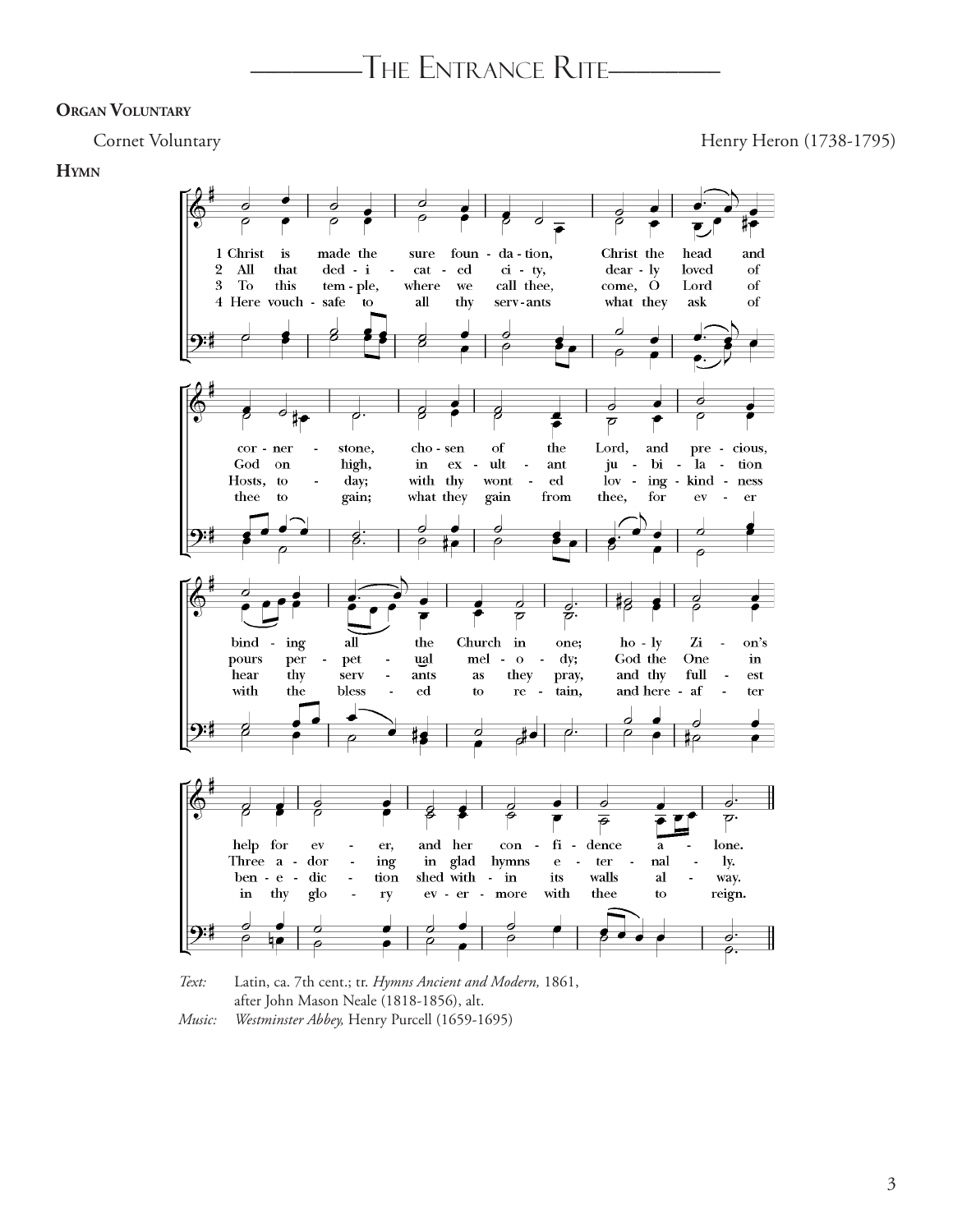#### **Opening Acclamation**

*Presider* Blessed be the one, holy, and living God.

*People* **Glory to God for ever and ever.**

*All say together the Collect for Purity.*

A LMIGHTY GOD, to you all hearts are open, all desires known, and from you no secrets are hid:<br> **Cleanse the thoughts of our hearts by the inspiration of your Holy Spirit, that we may perfectly love you, and worthily magnify your holy Name; through Christ our Lord. Amen.** LMIGHTY GOD, to you all hearts are open, all desires known, and from you no secrets are hid:

**Hymn of Praise**



*Music: Thaxted*, Gustav Theodore Holst (1874-1934)

#### **The Collect of the Day**

*Presider* The Lord be with you. *People* **And also with you.** *Presider* Let us pray.

ALMIGHTY GOD, you have built your Church upon the foundation of the apostles and prophets, Jesus<br>Christ himself being the chief cornerstone: Grant us so to be joined together in unity of spirit by their teaching, that we may be made a holy temple acceptable to you; through Jesus Christ our Lord, who lives and reigns with you and the Holy Spirit, one God, for ever and ever. **Amen.** 

*The people are seated.*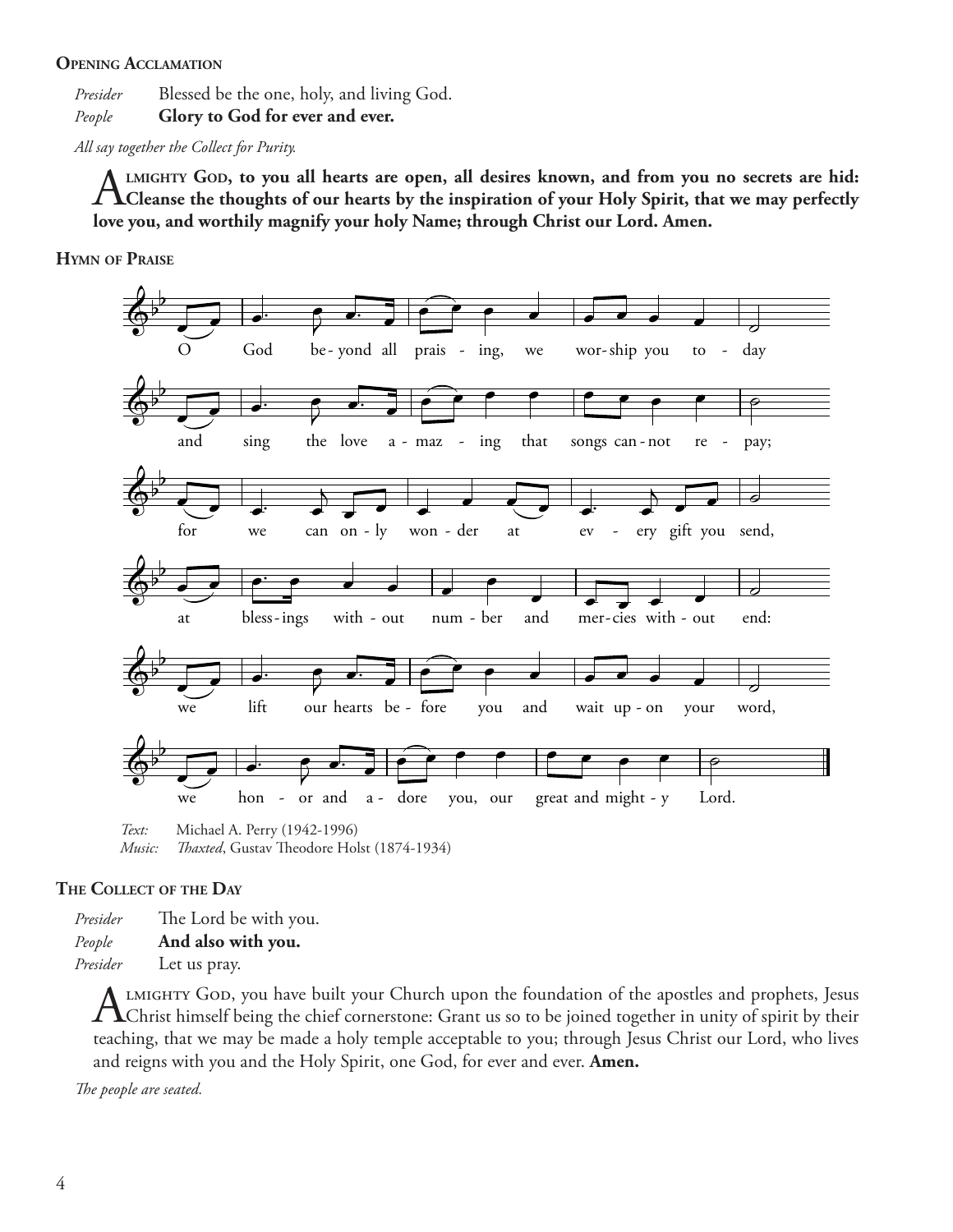# -The Liturgy of the Word-

#### **The First Lesson** 1 Kings 19:15-16,19-21

THE LORD SAID TO ELIJAH, "Go, return on your way to the wilderness of Damascus; when you arrive, you shall anoint Hazael as king over Aram. Also you shall anoint Jehu son of Nimshi as king over Israel; and you shall anoint Elisha son of Shaphat of Abel-meholah as prophet in your place." So he set out from there, and found Elisha son of Shaphat, who was plowing. There were twelve yoke of oxen ahead of him, and he was with the twelfth. Elijah passed by him and threw his mantle over him. He left the oxen, ran after Elijah, and said, "Let me kiss my father and my mother, and then I will follow you." Then Elijah said to him, "Go back again; for what have I done to you?" He returned from following him, took the yoke of oxen, and slaughtered them; using the equipment from the oxen, he boiled their flesh, and gave it to the people, and they ate. Then he set out and followed Elijah, and became his servant.

#### *Silence is kept.*

*Lector* Hear what the Spirit is saying to God's people. *People* **Thanks be to God.**

#### **The Gradual: Psalm 16:5-11** *Conserva me, Domine*

*The Psalm is read responsively by whole verse.*

- 5 O Lord, you are my portion and my cup; \* it is you who uphold my lot.
- 6 My boundaries enclose a pleasant land; \* indeed, I have a goodly heritage.
- 7 I will bless the Lord who gives me counsel; \* my heart teaches me, night after night.
- 8 I have set the Lord always before me; \* because he is at my right hand I shall not fall.
- 9 My heart, therefore, is glad, and my spirit rejoices; \* my body also shall rest in hope.
- 10 For you will not abandon me to the grave, \* nor let your holy one see the Pit.
- 11 You will show me the path of life; \* in your presence there is fullness of joy, and in your right hand are pleasures for evermore.

**The Second Lesson** Galatians 5:1, 13-16, 22-25

For freedom Christ has set us free. Stand firm, therefore, and do not submit again to a yoke of slavery.<br>For you were called to freedom, brothers and sisters; only do not use your freedom as an opportunity for self-indulgence, but through love become slaves to one another. For the whole law is summed up in a single commandment, "You shall love your neighbor as yourself." If, however, you bite and devour one another, take care that you are not consumed by one another. Live by the Spirit, I say, and do not gratify the desires of the flesh. By contrast, the fruit of the Spirit is love, joy, peace, patience, kindness, generosity, faithfulness, gentleness, and self-control. There is no law against such things. And those who belong to Christ Jesus have crucified the flesh with its passions and desires. If we live by the Spirit, let us also be guided by the Spirit.

#### *Silence is kept.*

*Lector* Hear what the Spirit is saying to God's people.

#### *People* **Thanks be to God.**

*All are invited to participate in the Gospel procession, especially children. Simply follow the Gospel book around the church and stay in place for the Gospel reading. After the reading, the children are invited to attend Children's Chapel. They will return to the church during the Peace.*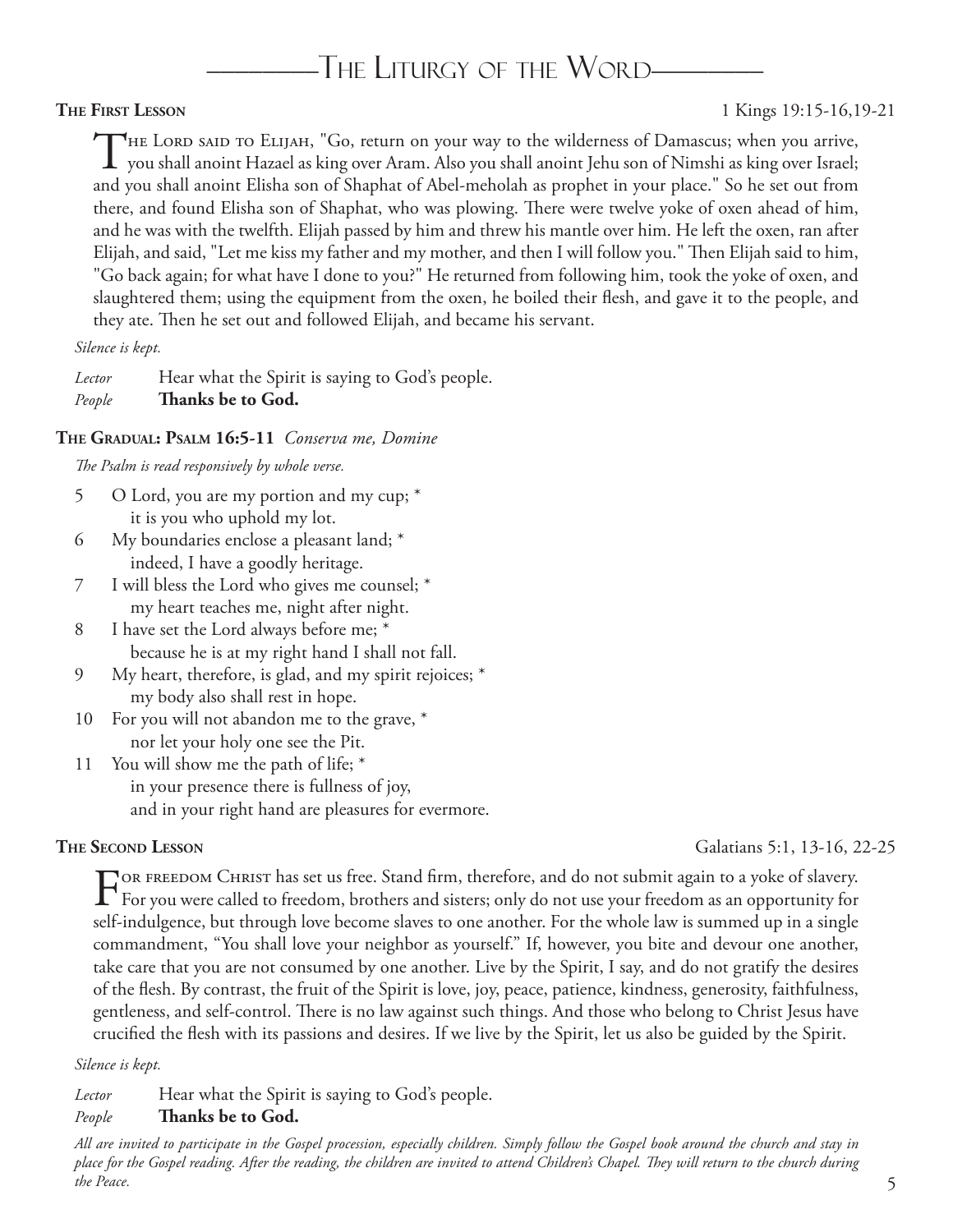**Hymn**



*Text:* Ascribed to an Indian Prince; as sung in Garo, Assam *Music: Assam,* Indian Folk Melody; arr. Norman Johnson (1928-1983)

### **THE** HOLY GOSPEL Luke 9:51-62

*Gospeler* The Holy Gospel of our Lord Jesus Christ according to Luke. *People* **Glory to you, Lord Christ.**

THEN THE DAYS DREW NEAR for Jesus to be taken up, he set his face to go to Jerusalem. And he sent messengers ahead of him. On their way they entered a village of the Samaritans to make ready for him; but they did not receive him, because his face was set toward Jerusalem. When his disciples James and John saw it, they said, "Lord, do you want us to command fire to come down from heaven and consume them?" But he turned and rebuked them. Then they went on to another village. As they were going along the road, someone said to him, "I will follow you wherever you go." And Jesus said to him, "Foxes have holes, and birds of the air have nests; but the Son of Man has nowhere to lay his head." To another he said, "Follow me." But he said, "Lord, first let me go and bury my father." But Jesus said to him, "Let the dead bury their own dead; but as for you, go and proclaim the kingdom of God." Another said, "I will follow you, Lord; but let me first say farewell to those at my home." Jesus said to him, "No one who puts a hand to the plow and looks back is fit for the kingdom of God."

*Gospeler* The Gospel of the Lord. *People* **Praise to you, Lord Christ.**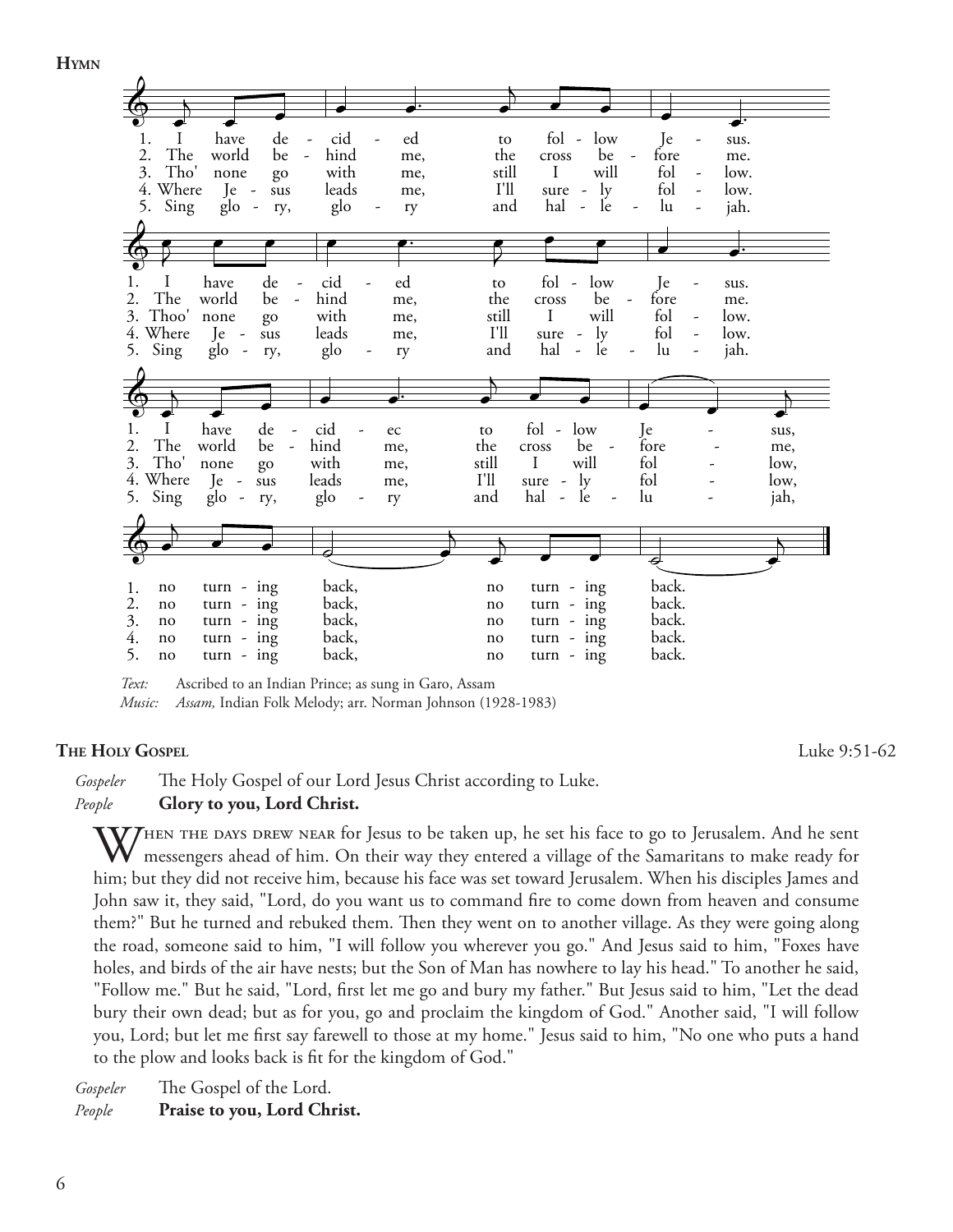#### **The Nicene Creed**

*The people stand and say together.*

**We believe in one God, the Father, the Almighty, maker of heaven and earth, of all that is, seen and unseen. We believe in one Lord, Jesus Christ, the only Son of God, eternally begotten of the Father, God from God, Light from Light, true God from true God, begotten, not made, of one Being with the Father. Through him all things were made. For us and for our salvation he came down from heaven: by the power of the Holy Spirit he became incarnate from the Virgin Mary, and was made man. For our sake he was crucified under Pontius Pilate; he suffered death and was buried. On the third day he rose again in accordance with the Scriptures; he ascended into heaven and is seated at the right hand of the Father. He will come again in glory to judge the living and the dead, and his kingdom will have no end. We believe in the Holy Spirit, the Lord, the giver of life, who proceeds from the Father and the Son. With the Father and the Son he is worshiped and glorified. He has spoken through the Prophets. We believe in one holy catholic and apostolic Church. We acknowledge one baptism for the forgiveness of sins. We look for the resurrection of the dead, and the life of the world to come. Amen.**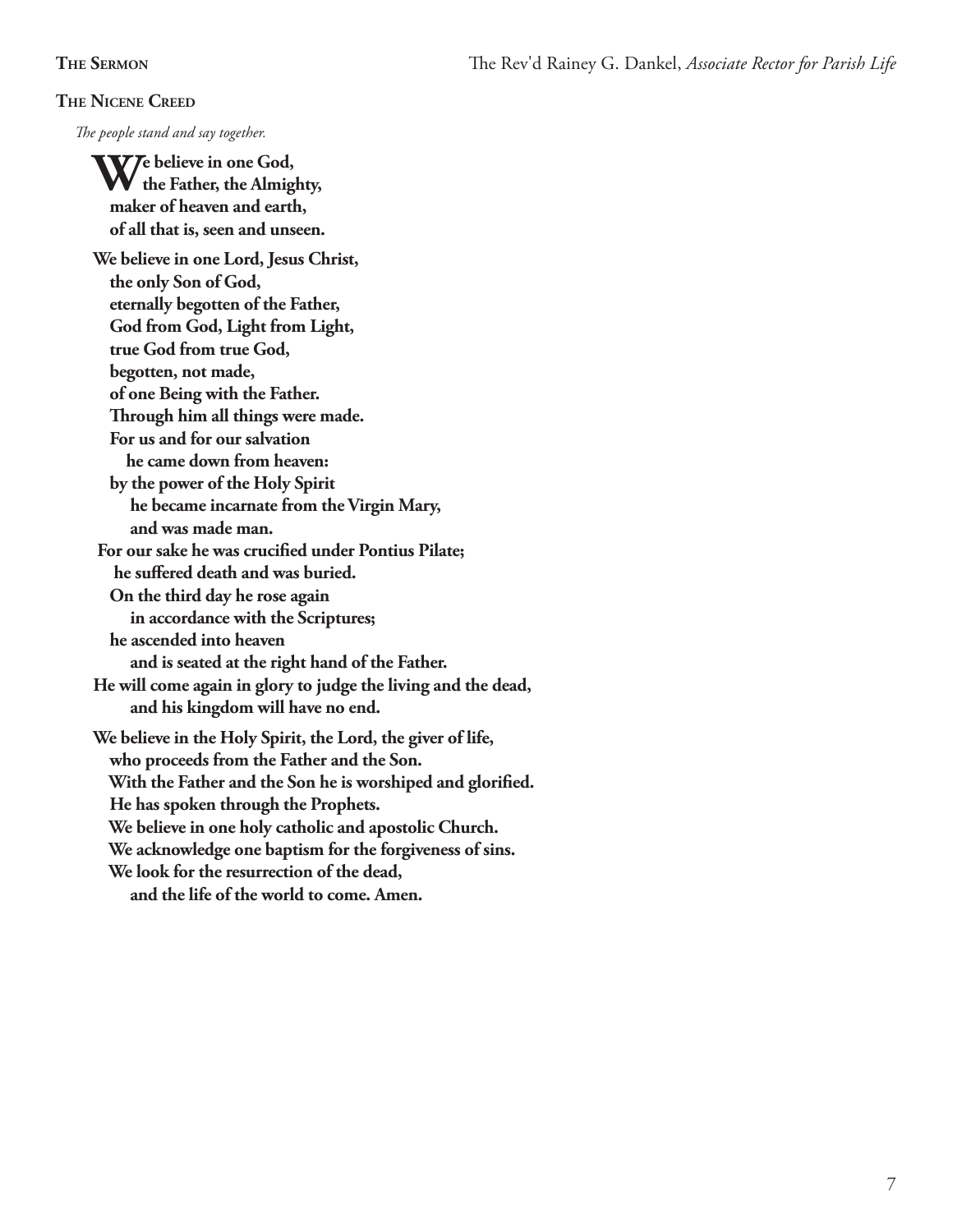#### **The Prayers of the People**

- *Presider* As we celebrate the freedom we enjoy in Christ, let us pray for self, neighbor, community, and planet, saying, Show us the path of life, O God, for we take refuge in You.
- *Intercessor* We give you thanks, O God, that in Christ we have been set free. Help us to use our freedom in service to others as we work to build your kingdom of love. *(During the pause, add your own prayers, silently or aloud.)* Show us the path of life, O God,

*People* **for we take refuge in You.**

*Intercessor* We praise you, O God, for the witness of prophets and faithful leaders who demonstrate your power and love of justice. May love heal our factions so that peace may overcome strife and all people live together in harmony. *(During the pause, add your own prayers, silently or aloud.)* Show us the path of life, O God,

*People* **for we take refuge in You.**

*Intercessor* Merciful God, we lament the ways in which we wish to harm those we judge to be evil. Give us the patience and compassion we see in Jesus that we might learn to love those with whom we disagree and remain faithful in following our Lord. *(During the pause, add your own prayers, silently or aloud.)* Show us the path of life, O God,

#### *People* **for we take refuge in You.**

*Intercessor* Spirit of God, be present with all who are suffering and facing difficulties in life. May your light and love touch those held captive by war, injustice, and disease. Make us instruments of your compassion as we lift up the bereaved, lonely, homeless, unemployed, and sick. We remember especially those who have asked for our prayers. Show us the path of life O God,

#### *People* **for we take refuge in You.**

*Intercessor* We pray for those who have died in your peace and those whose faith is known to you alone. Bring us at last to your presence where there is fullness of joy. We remember especially those we name now. Show us the path of life, O God,

#### *People* **for we take refuge in You.**

*Intercessor* I invite your intercessions and thanksgivings, silently or aloud.

*Presider* Lord God Almighty, you have made all the peoples of the earth for your glory, to serve you in freedom and in peace: Give to the people of our country a zeal for justice and the strength of forbearance, that we may use our liberty in accordance with your gracious will; through Jesus Christ our Lord, who lives and reigns with you and the Holy spirit one God, for ever and ever. **Amen.**

#### **Confession and Absolution**

*Presider* Let us confess our sins against God, self, planet, and neighbor.

*The People stand or kneel.*

*People* **God of all mercy, we confess that we have sinned against you, opposing your will in our lives. We have denied your goodness in each other, in ourselves, and in the world you have created. We repent of the evil that enslaves us, the evil we have done, and the evil done on our behalf. Forgive, restore, and strengthen us through our Savior Jesus Christ, that we may abide in your love and serve only your will. Amen.**

*The Presider gives the absolution.*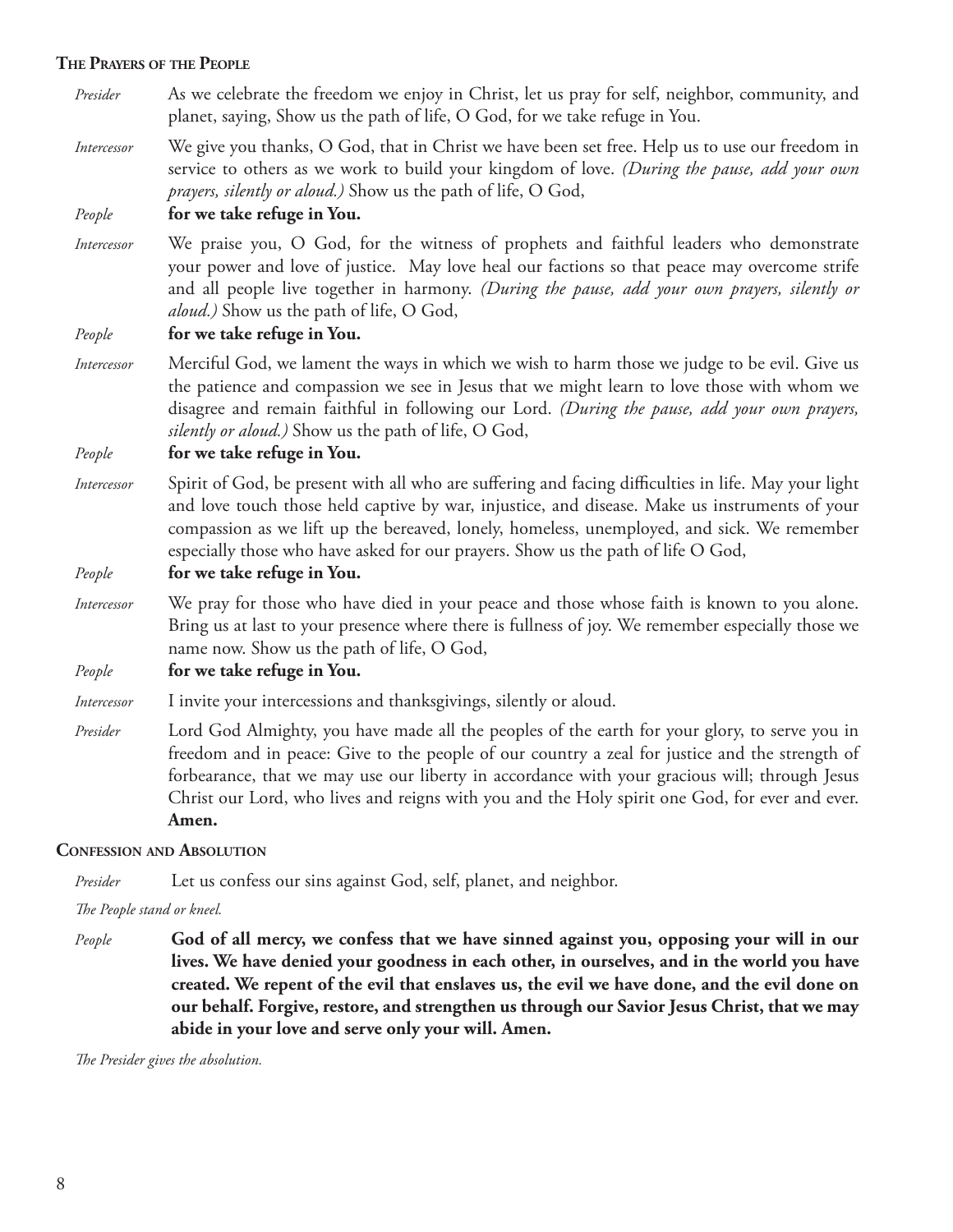#### **The Peace**

*The People stand.*

*Presider* The peace of the Lord be always with you. *People* **And also with you.**

#### **Welcome and Announcements**



#### **Anthem at the Offertory**

He that raised up Jesus from the dead will also give life to our mortal bodies, by his spirit that dwelleth in us. Therefore my heart is glad and my spirit rejoiceth, my flesh shall also rest in hope. Thou shalt show me the path of life; in thy presence is the fullness of joy, at thy right hand there is pleasure for evermore. Amen. *Text:* from Romans 8 and Psalm 16 *Music:* Carlton T. Russell (b. 1938)

**The Great Thanksgiving** Eucharistic Prayer C*, Book of Common Prayer*

*The people stand.*

*Presider* The Lord be with you. *People* **And also with you.** *Presider* Lift up your hearts. *People* **We lift them to the Lord.** *Presider* Let us give thanks to the Lord our God. *People* **It is right to give our thanks and praise.** *Presider* God of all power, Ruler of the Universe, you are worthy of glory and praise. *People* **Glory to you for ever and ever.** *Presider* At your command all things came to be: the vast expanse of interstellar space, galaxies, suns, the planets in their courses, and this fragile earth, our island home. *People* **By your will they were created and have their being.** *Presider* From the primal elements you brought forth the human race, and blessed us with memory, reason, and skill. You made us the rulers of creation. But we turned against you, and betrayed your trust; and we turned against one another. *People* **Have mercy, Lord, for we are sinners in your sight.** *Presider* Again and again, you called us to return. Through prophets and sages you revealed your righteous Law. And in the fullness of time you sent your only Son, born of a woman, to fulfill your Law, to open for us the way of freedom and peace. *People* **By his blood, he reconciled us. By his wounds, we are healed.** *Presider* And therefore we praise you, joining with the heavenly chorus, with prophets, apostles, and martyrs, and with all those in every generation who have looked to you in hope, to proclaim with them your glory, in their unending hymn: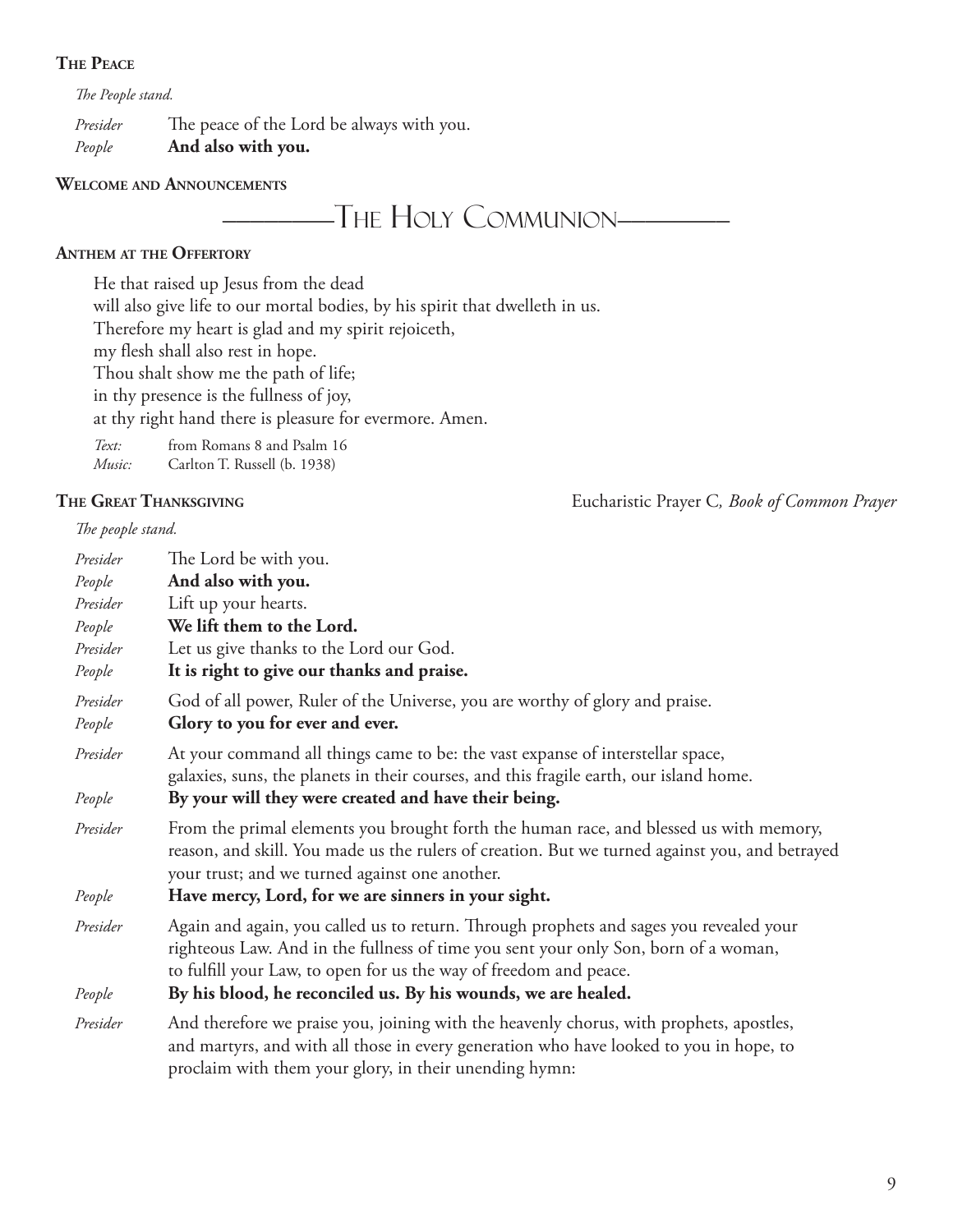**Sanctus and Benedictus**



*Music: Ye Banks and Braes,* arr. Larkin Bryant and Robert Feol

*The people stand or kneel as the Presider continues*

And so we who have been redeemed by him, and made a new people by water and the Spirit, now bring before you these gifts. Sanctify them by your Holy Spirit to be the Body and Blood of Jesus Christ our Lord.

On the night he was betrayed he took bread, said the blessing, broke the bread, and gave it to his friends, and said, "Take, eat: This is my Body, which is given for you. Do this for the remembrance of me."

After supper, he took the cup of wine, gave thanks, and said, "Drink this, all of you: This is my Blood of the new Covenant, which is shed for you and for many for the forgiveness of sins. Whenever you drink it, do this for the remembrance of me."

Remembering now Christ's work of redemption, and offering to you this sacrifice of thanksgiving,

*The people and Presider say together*

### **We celebrate his death and resurrection, as we await the day of his coming.**

*Presider* Lord God our Creator; God of Abraham, Isaac, Jacob, Sarah, Rebecca, and Rachel; God of our Lord Jesus Christ: Open our eyes to see your hand at work in the world about us. Deliver us from the presumption of coming to this Table for solace only, and not for strength; for pardon only, and not for renewal. Let the grace of this Holy Communion make us one body, one spirit in Christ, that we may worthily serve the world in Christ's name.

### *People* **Risen Lord, be known to us in the breaking of the Bread.**

*The Presider continues*

Accept these prayers and praises, Almighty God, through Jesus Christ our great High Priest, to whom, with you and the Holy Spirit, your Church gives honor, glory, and worship, from generation to generation. **AMEN.**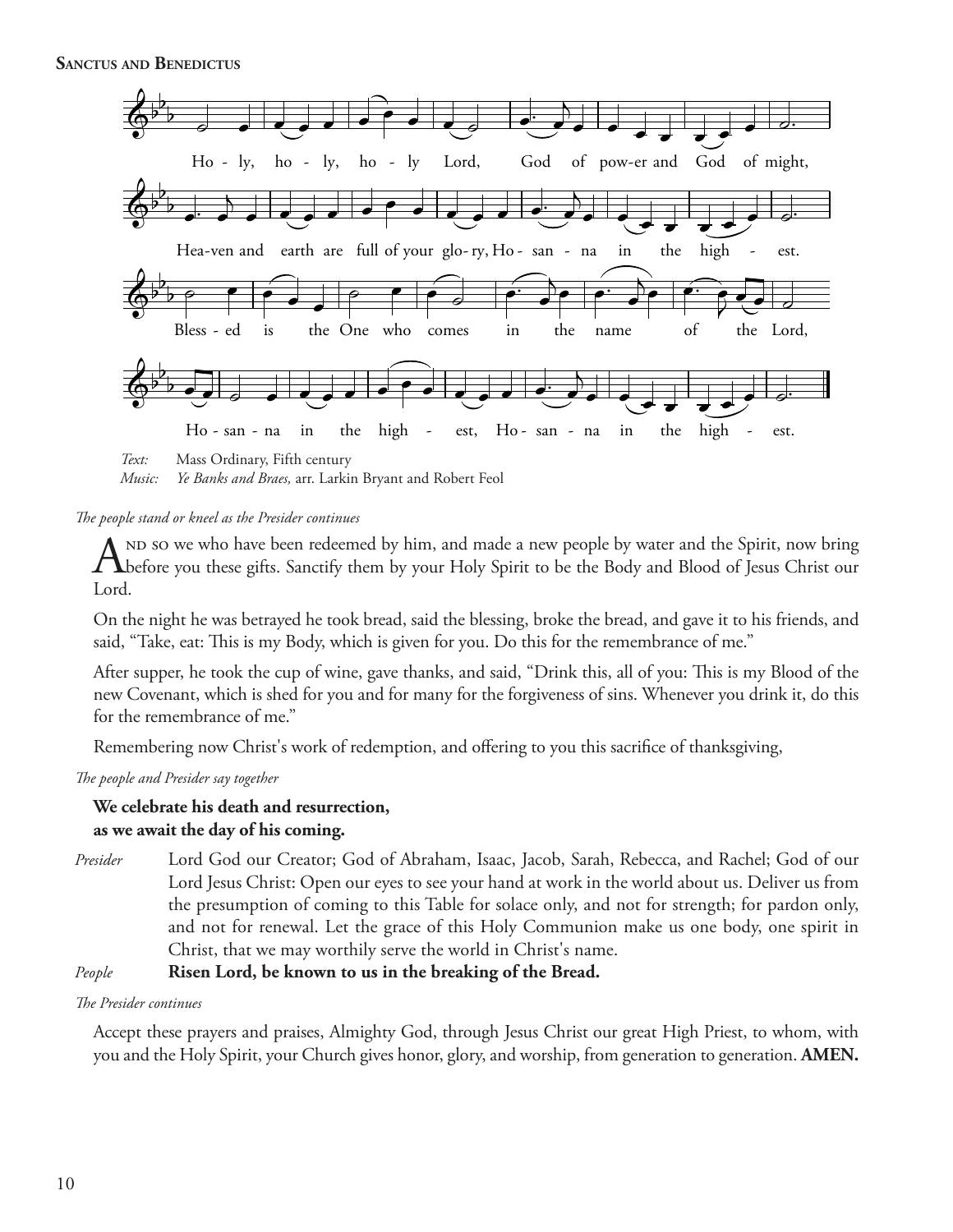And now, as our Savior Christ has taught us, we are bold to say,

O**ur Father, who art in heaven, hallowed be thy Name, thy kingdom come, thy will be done, on earth as it is in heaven. Give us this day our daily bread. And forgive us our trespasses, as we forgive those who trespass against us. And lead us not into temptation, but deliver us from evil. For thine is the kingdom, and the power, and the glory, for ever and ever. Amen.**

#### **The Breaking of the Bread**

*The Presider breaks the bread followed by silence.*

*Presider* Alleluia. Christ our Passover is sacrificed for us. *People* **Therefore let us keep the feast. Alleluia.** *Presider* The Gifts of God for the people of God.

#### **The Invitation to the Table and Holy Communion**

*Everyone is invited to receive Holy Communion. An usher will signal when you can go forward. If you are unable to come forward, but desire Communion, please notify an usher and Communion will be brought to you in your pew. If, for whatever reason, you do not wish to receive, you are invited to come forward for a prayer; please indicate your desire for this by crossing your arms across your chest.*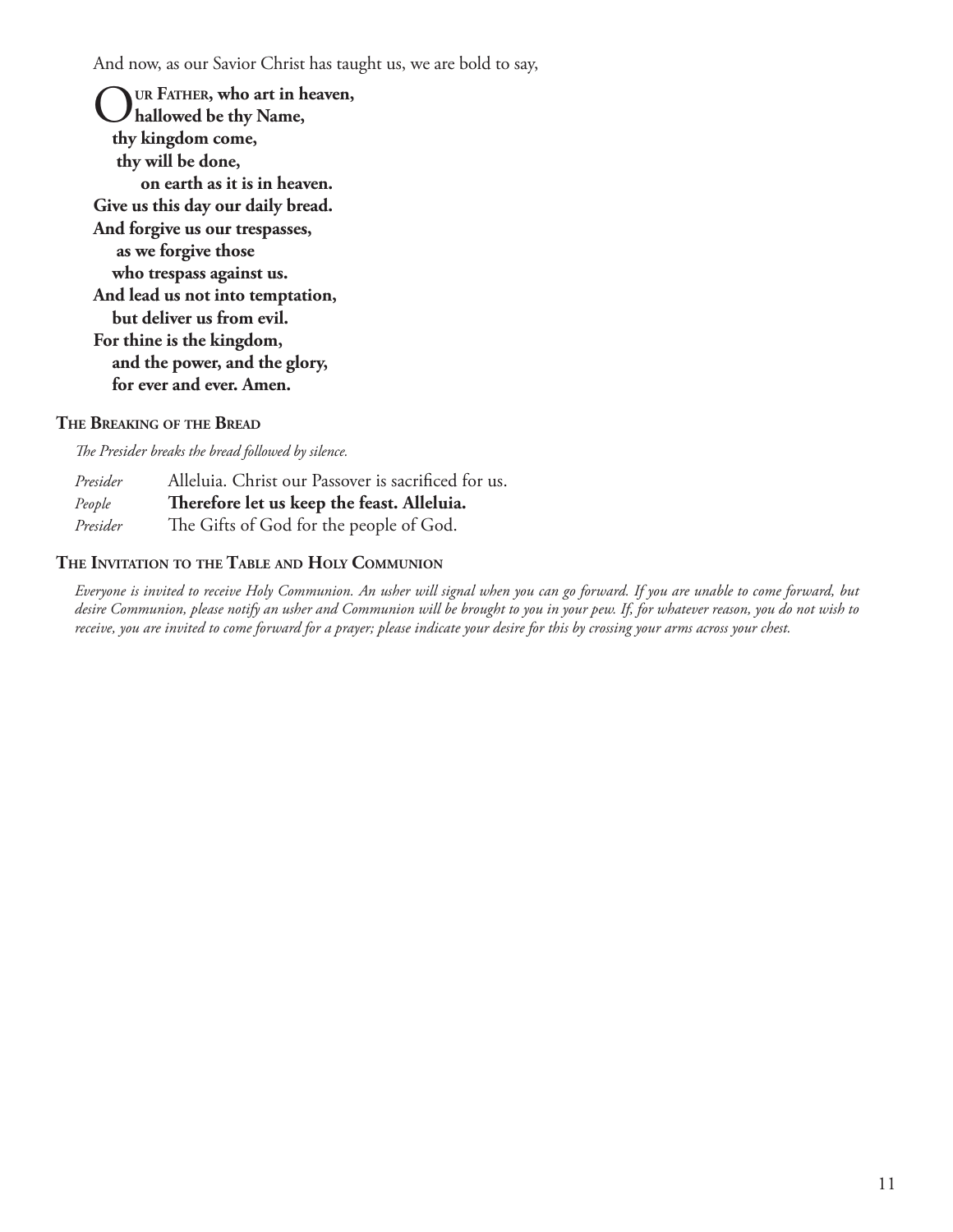**Hymn**



#### **Commissioning of Eucharistic Visitors**

*Presider* In the name of God and of this congregation, we send you forth to share communion with *N*., who cannot be present at this table.

*People* **We who are many are one because we all share one bread and one cup. Our prayers are with you. Go in peace.** 

#### **The Postcommunion Prayer**

*The people stand and say together.*

ALMIGHTY AND EVERLIVING GOD, we thank you for feeding us with the spiritual food of the most<br>Aprecious Body and Blood of your Son our Savior Jesus Christ; and for assuring us in these holy **mysteries that we are living members of the Body of your Son, and heirs of your eternal kingdom. And now, Almighty God, send us out to do the work you have given us to do, to love and serve you as faithful witnesses of Christ our Lord. To him, to you, and to the Holy Spirit, be honor and glory, now and for ever. Amen.**

**The Blessing**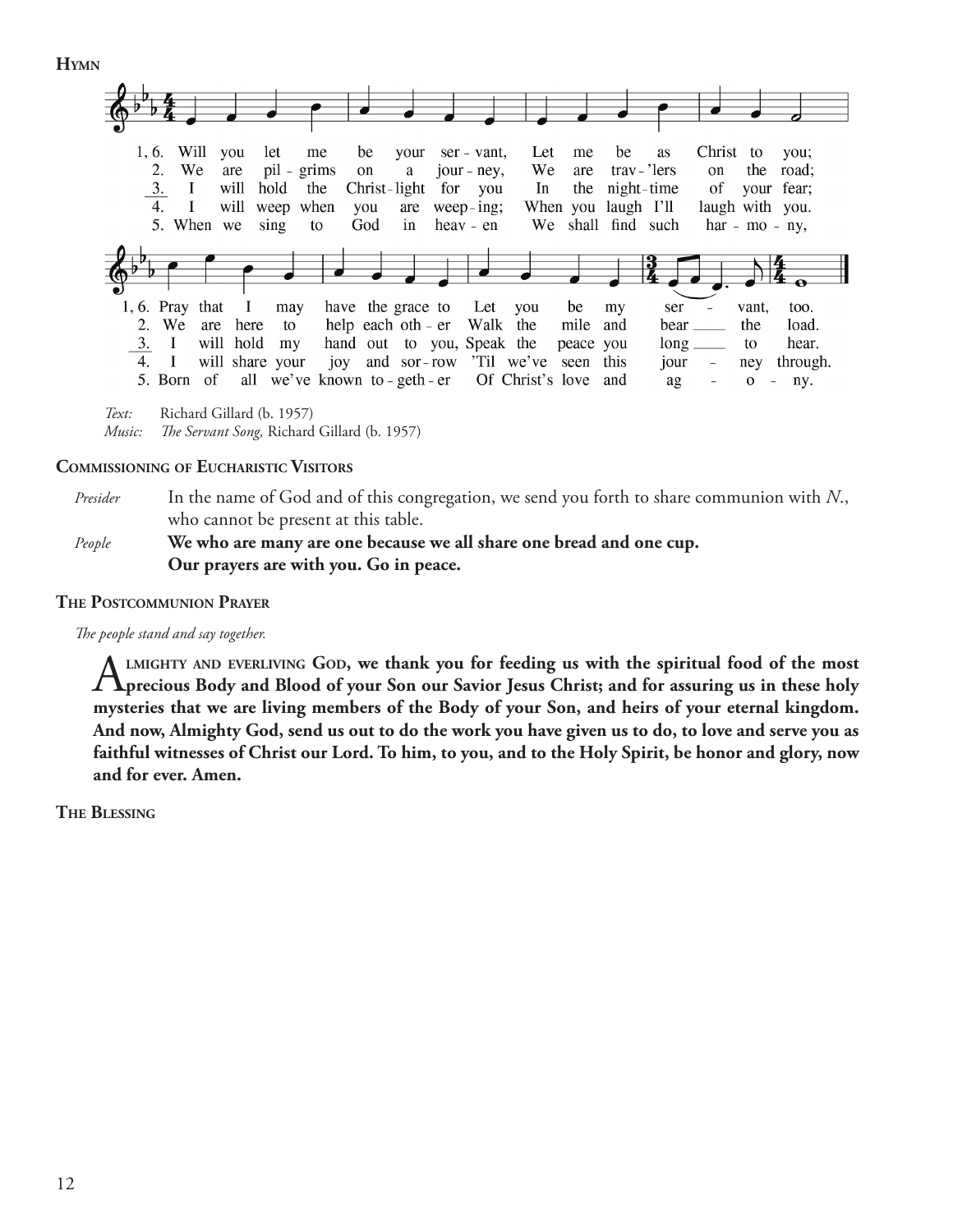**Hymn**



#### **The Dismissal**

*Presider* Let us go forth into the world, rejoicing in the power of the Spirit. *People* **Thanks be to God!**

#### **Organ Voluntary**

Jubilate Noel Rawsthorne (1929-2019)

*The Altar flowers are given in loving memory of Mr. and Mrs. Quintus Hutter. The Narthex flowers are given for Vienna's ordination anniversary.*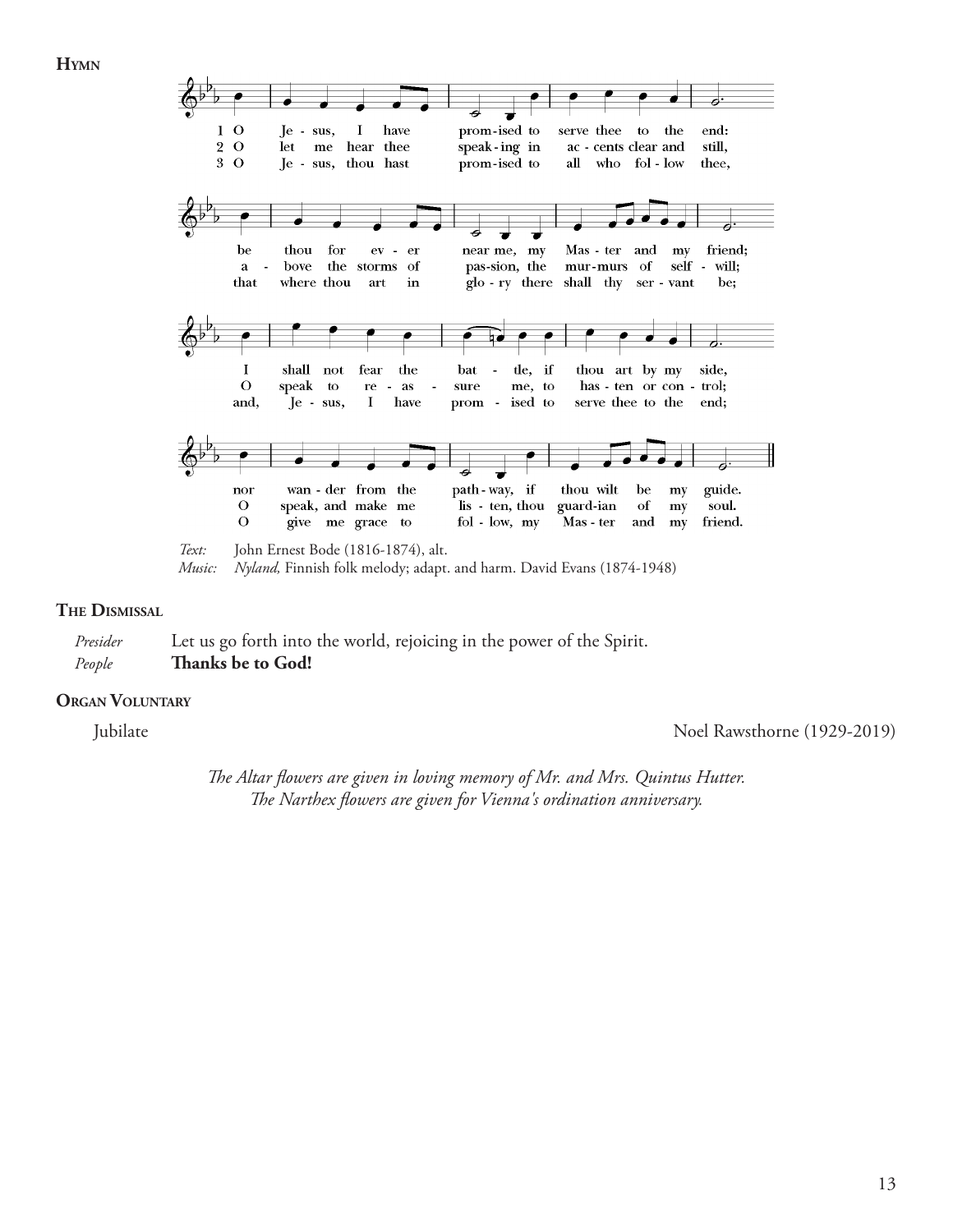## ––––––––Participants––––––––

*Clergy*

The Rev'd Rainey G. Dankel, *Associate Rector for Parish Life* The Rev'd Gwynn Crichton, *Associate Rector for Pastoral Care*

*Preacher*

The Rev'd Rainey G. Dankel, *Associate Rector for Parish Life*

*Musicians*

Karen Harris*, Assistant Director of Music* Summer Choir

*Lectors*

Jonathan Wight Vivian Cramer

*Intercessor*

Janet Edmondson

*Acolyte*

Stephen Peple

*Lay Eucharistic Ministers*

Debra Cole Jim Cramer Cynthia Ellis Michelle Walker

*Altar Guild*

Vivian Cramer, Yvonne Gold, Rebecca Wall; Michelle Whitehurst-Cook, *chair*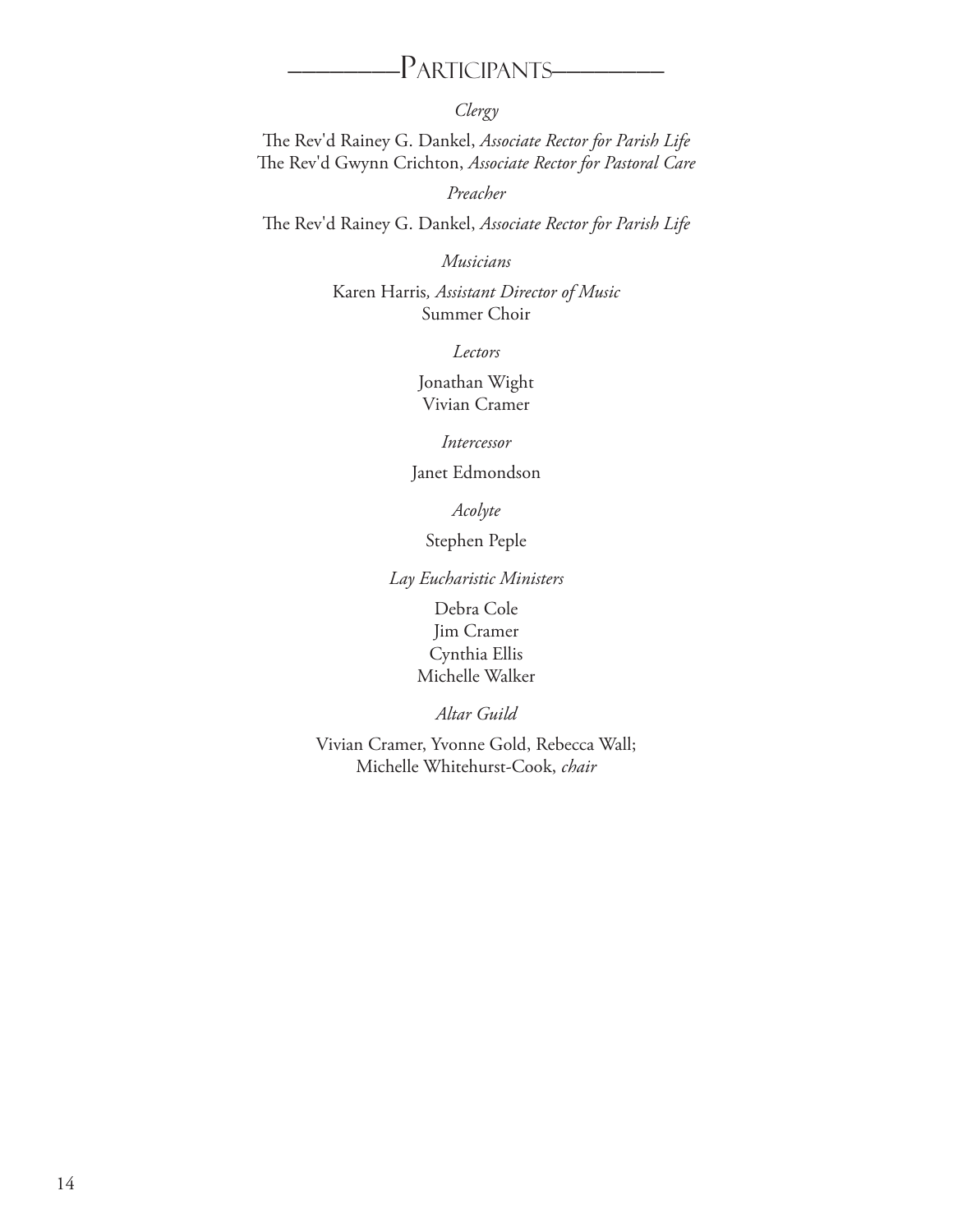*All music printed by permission from www.OneLicense.net (License number: A-711887). Permission to stream the music in this service obtained from www.OneLicense.net (License number: A-711887). All rights reserved.*